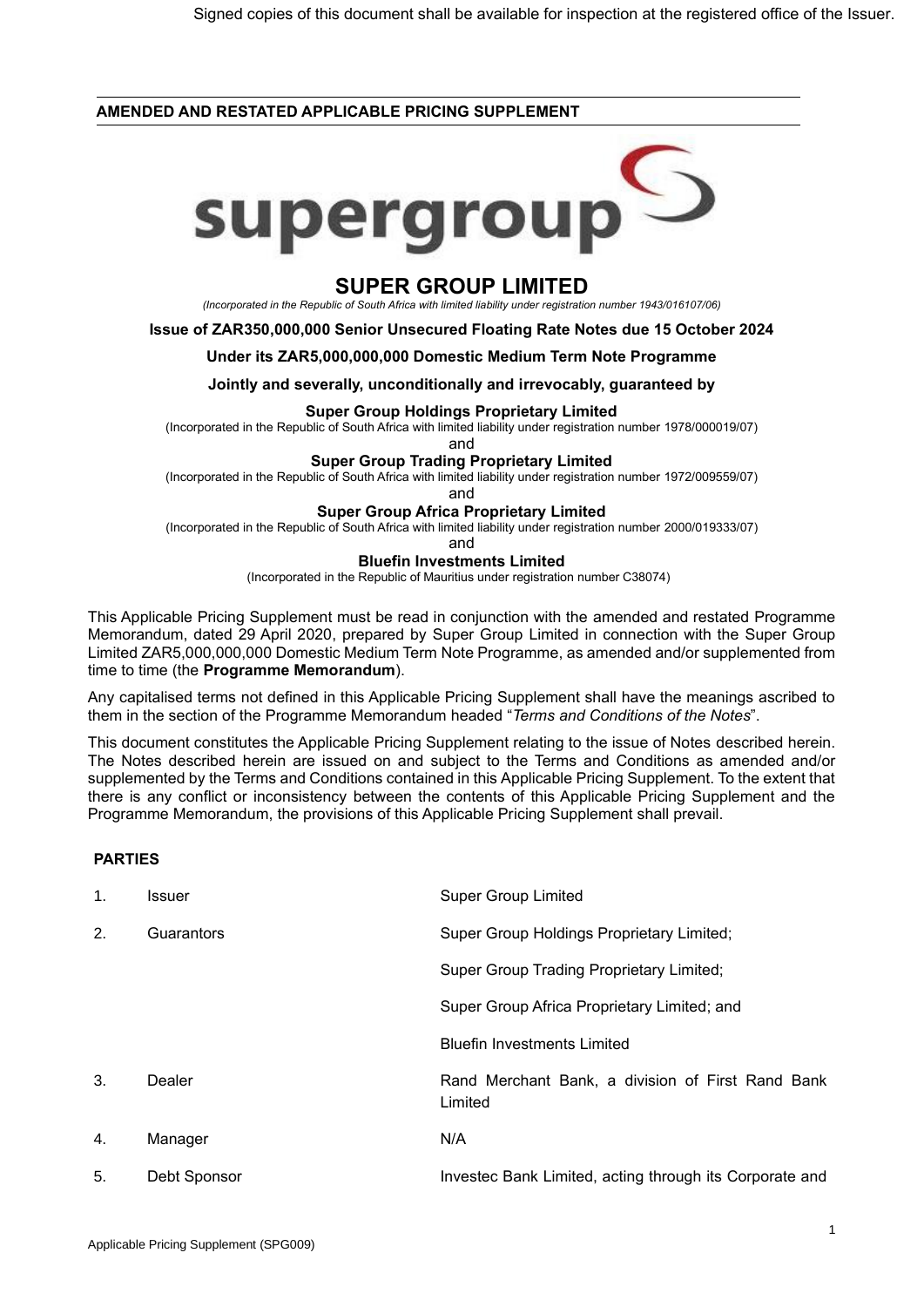|     |                                  | Institutional Banking division                                                                   |
|-----|----------------------------------|--------------------------------------------------------------------------------------------------|
| 6.  | Paying Agent                     | <b>Super Group Limited</b>                                                                       |
|     | <b>Specified Address</b>         | 27 Impala Road, Chislehurston, Sandton, Johannesburg,<br>2196, South Africa                      |
| 7.  | <b>Calculation Agent</b>         | <b>Super Group Limited</b>                                                                       |
|     | <b>Specified Address</b>         | 27 Impala Road, Chislehurston, Sandton, Johannesburg,<br>2196, South Africa                      |
| 8.  | <b>Transfer Agent</b>            | <b>Super Group Limited</b>                                                                       |
|     | <b>Specified Address</b>         | 27 Impala Road, Chislehurston, Sandton, Johannesburg,<br>2196, South Africa                      |
| 9.  | <b>Issuer Agent</b>              | Rand Merchant Bank, a division of First Rand Bank<br>Limited                                     |
|     | <b>Specified Address</b>         | 1 Merchant Place, Cnr Fredman Drive & Rivonia Road,<br>Sandton, Johannesburg, 2196, South Africa |
| 10. | Settlement Agent                 | Rand Merchant Bank, a division of First Rand Bank<br>Limited                                     |
|     | <b>Specified Address</b>         | 1 Merchant Place, Cnr Fredman Drive & Rivonia Road,<br>Sandton, Johannesburg, 2196, South Africa |
|     | PROVISIONS RELATING TO THE NOTES |                                                                                                  |
| 11. | <b>Status of Notes</b>           | <b>Senior Unsecured</b>                                                                          |
| 12. | Series Number                    | 10                                                                                               |
| 13. | <b>Tranche Number</b>            | 1                                                                                                |

N/A

uncertificated form and held by the CSD

- 14. Aggregate Nominal Amount:
	- (a) Series ZAR350,000,000
	- (b) Tranche ZAR350,000,000
- 15. Interest **Interest**
- 16. Interest Payment Basis Floating Rate
- 17. Automatic/Optional Conversion from one Interest/Redemption/Payment Basis to another
- 18. Form of Notes The Notes in this Tranche are listed Notes, issued in
- 19. Issue Date 15 October 2019
- 20. Nominal Amount per Note ZAR1,000,000

#### 2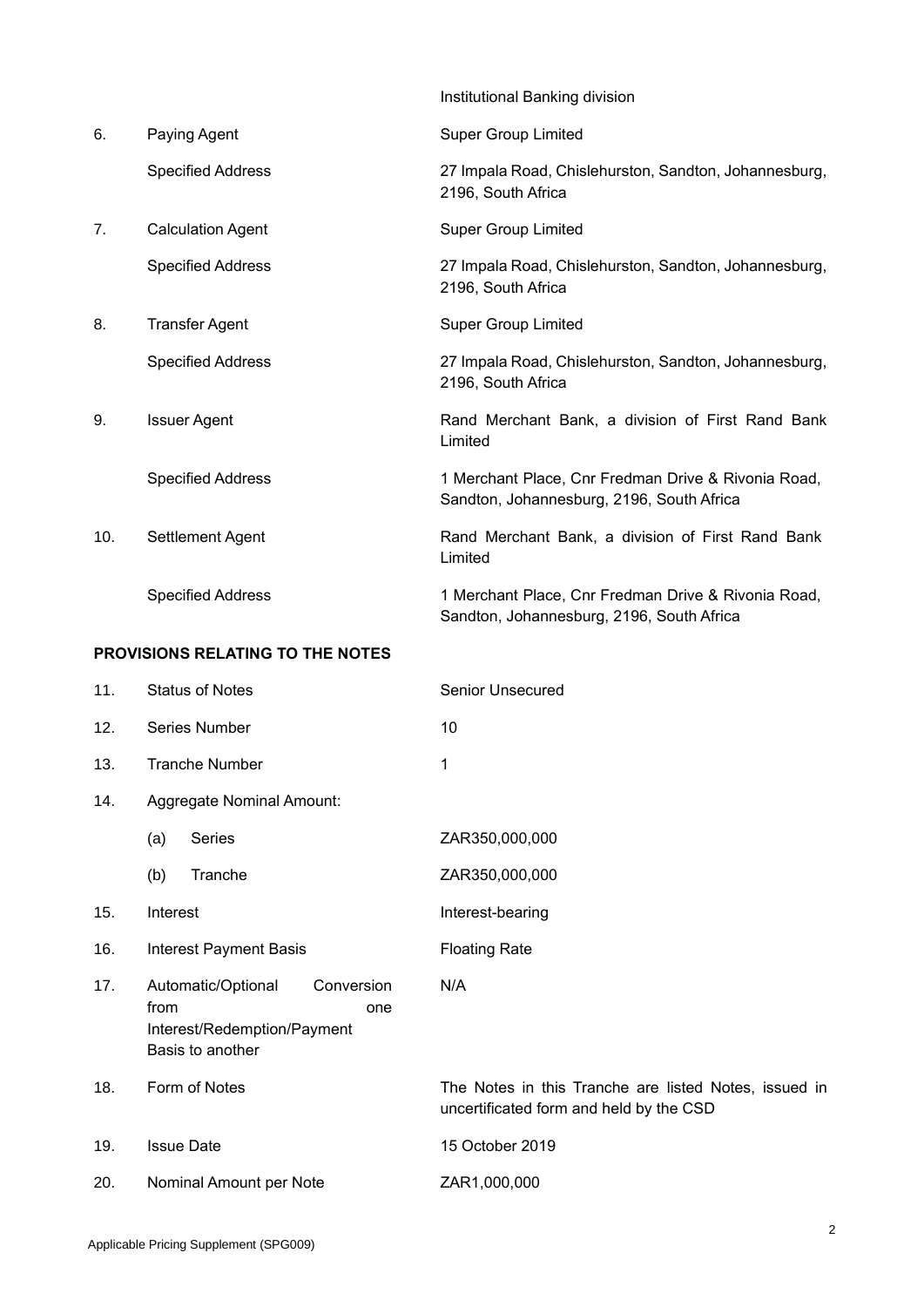| 21. | <b>Specified Denomination</b> |                            |                                   |     | ZAR1,000,000                                                                                                                                                                                                                                                                                                                                                                                                         |
|-----|-------------------------------|----------------------------|-----------------------------------|-----|----------------------------------------------------------------------------------------------------------------------------------------------------------------------------------------------------------------------------------------------------------------------------------------------------------------------------------------------------------------------------------------------------------------------|
| 22. | <b>Specified Currency</b>     |                            |                                   |     | <b>ZAR</b>                                                                                                                                                                                                                                                                                                                                                                                                           |
| 23. | <b>Issue Price</b>            |                            |                                   |     | 100%                                                                                                                                                                                                                                                                                                                                                                                                                 |
| 24. |                               |                            | <b>Interest Commencement Date</b> |     | 15 October 2019                                                                                                                                                                                                                                                                                                                                                                                                      |
| 25. |                               | <b>Maturity Date</b>       |                                   |     | 15 October 2024                                                                                                                                                                                                                                                                                                                                                                                                      |
| 26. | Applicable                    | Convention                 | <b>Business</b>                   | Day | <b>Following Business Day</b>                                                                                                                                                                                                                                                                                                                                                                                        |
| 27. |                               |                            | <b>Final Redemption Amount</b>    |     | 100% of Nominal Amount                                                                                                                                                                                                                                                                                                                                                                                               |
| 28. |                               | Last Day to Register       |                                   |     | By 17h00 on 4 January, 4 April, 4 July and 4 October of<br>each year until the Maturity Date, or if such day is not a<br>Business Day, the Business Day before each Books<br><b>Closed Period</b>                                                                                                                                                                                                                    |
| 29. | <b>Books Closed Period(s)</b> |                            |                                   |     | The Register will be closed from 5 January to 14 January,<br>5 April to 14 April, 5 July to 14 July and 5 October to 14<br>October (all dates inclusive) of each year until the<br>Maturity Date, or if any early redemption occurs, 10 days<br>prior to the actual Redemption Date                                                                                                                                  |
| 30. |                               | Default Rate               |                                   |     | N/A                                                                                                                                                                                                                                                                                                                                                                                                                  |
|     |                               | <b>FIXED RATE NOTES</b>    |                                   |     | N/A                                                                                                                                                                                                                                                                                                                                                                                                                  |
|     |                               | <b>FLOATING RATE NOTES</b> |                                   |     |                                                                                                                                                                                                                                                                                                                                                                                                                      |
| 31. | (a)                           | Floating<br>Date(s)        | Interest Payment                  |     | 15 January, 15 April, 15 July and 15 October of each year<br>until the Maturity Date, or, if such day is not a Business<br>Day, the Business Day on which interest will be paid, as<br>determined in accordance with the Applicable Business<br>Day Convention (as specified in this Applicable Pricing                                                                                                              |
|     |                               |                            |                                   |     | Supplement) with the first Floating Interest Payment Date<br>being 15 January 2020, or, if such day is not a Business<br>Day, the Business Day on which interest will be paid, as<br>determined in accordance with the Applicable Business<br>Day Convention                                                                                                                                                         |
|     | (b)                           | Interest Period(s)         |                                   |     | From and including the applicable Floating Interest<br>Payment Date and ending on but excluding the following<br>Floating Interest Payment Date, the first Interest Period<br>commencing on the Interest Commencement Date and<br>ending the day before the next Floating Interest Payment<br>Date (each Floating Interest Payment Date as adjusted<br>in accordance with the Applicable Business Day<br>Convention) |

Condition 1) (*Interpretation*)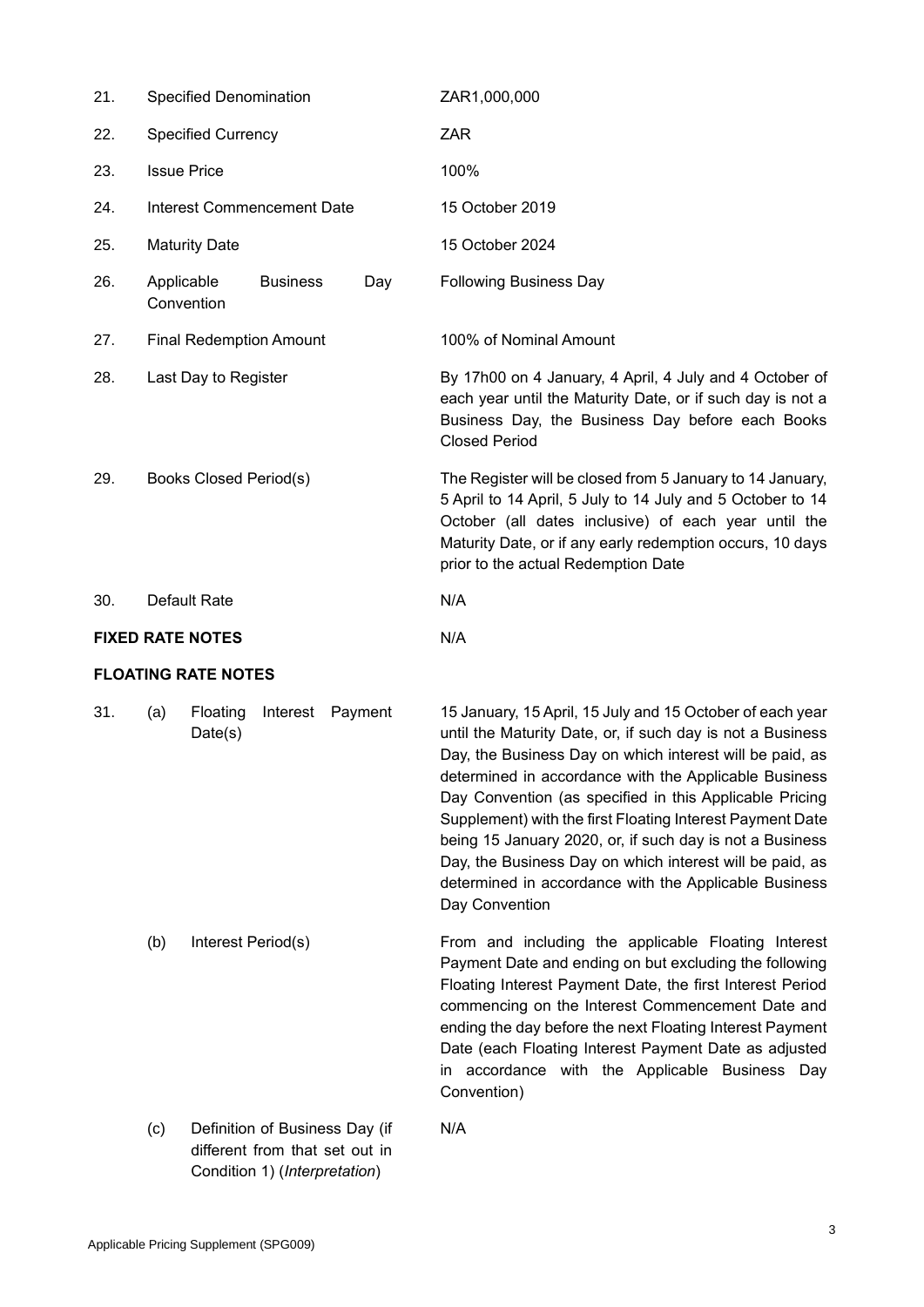|                         | (d)                           | Minimum Rate of Interest                                                                                                                                                                                        | N/A                                                                                                                                                               |
|-------------------------|-------------------------------|-----------------------------------------------------------------------------------------------------------------------------------------------------------------------------------------------------------------|-------------------------------------------------------------------------------------------------------------------------------------------------------------------|
|                         | (e)                           | Maximum Rate of Interest                                                                                                                                                                                        | N/A                                                                                                                                                               |
|                         | (f)                           | Day Count Fraction                                                                                                                                                                                              | Actual/365                                                                                                                                                        |
|                         | (g)                           | Other terms relating to the<br>method of calculating interest<br>(e.g.: Day Count Fraction,<br>rounding up provision)                                                                                           | N/A                                                                                                                                                               |
| 32.                     |                               | Manner in which the Rate of Interest<br>is to be determined                                                                                                                                                     | Screen Rate Determination (Reference Rate plus<br>Margin)                                                                                                         |
| 33.                     | Margin                        |                                                                                                                                                                                                                 | 158 basis points per annum to be added to the Reference<br>Rate                                                                                                   |
| 34.                     |                               | If ISDA Determination                                                                                                                                                                                           | N/A                                                                                                                                                               |
| 35.                     | If Screen Rate Determination: |                                                                                                                                                                                                                 |                                                                                                                                                                   |
|                         | (a)                           | Reference Rate (including<br>relevant period by reference<br>to which the Rate of Interest<br>is to be calculated)                                                                                              | 3 month ZAR-JIBAR                                                                                                                                                 |
|                         | (b)                           | Interest Rate Determination<br>Date(s)                                                                                                                                                                          | 15 January, 15 April and 15 July and 15 October of each<br>year until the Maturity Date, with the first Interest Rate<br>Determination Date being 10 October 2019 |
|                         | (c)                           | Relevant Screen Page and<br>Reference Code                                                                                                                                                                      | ZAR-JIBAR-SAFEX                                                                                                                                                   |
| 36.                     | otherwise                     | If Rate of Interest to be calculated<br><b>ISDA</b><br>than<br>by<br>Determination<br>Screen<br>or or<br>Rate<br>Determination, insert basis for<br>determining Rate of Interest/Margin/<br>Fallback provisions | N/A                                                                                                                                                               |
| 37.                     | interest                      | Calculation Agent responsible for<br>calculating amount of principal and                                                                                                                                        | <b>Super Group Limited</b>                                                                                                                                        |
|                         |                               | <b>ZERO COUPON NOTES</b>                                                                                                                                                                                        | N/A                                                                                                                                                               |
|                         |                               | <b>PARTLY PAID NOTES</b>                                                                                                                                                                                        | N/A                                                                                                                                                               |
|                         |                               | <b>INSTALMENT NOTES</b>                                                                                                                                                                                         | N/A                                                                                                                                                               |
| <b>MIXED RATE NOTES</b> |                               |                                                                                                                                                                                                                 | N/A                                                                                                                                                               |
|                         |                               | <b>INDEX-LINKED NOTES</b>                                                                                                                                                                                       | N/A                                                                                                                                                               |
|                         |                               | <b>DUAL CURRENCY NOTES</b>                                                                                                                                                                                      | N/A                                                                                                                                                               |
|                         |                               | <b>EXCHANGEABLE NOTES</b>                                                                                                                                                                                       | N/A                                                                                                                                                               |

Applicable Pricing Supplement (SPG009)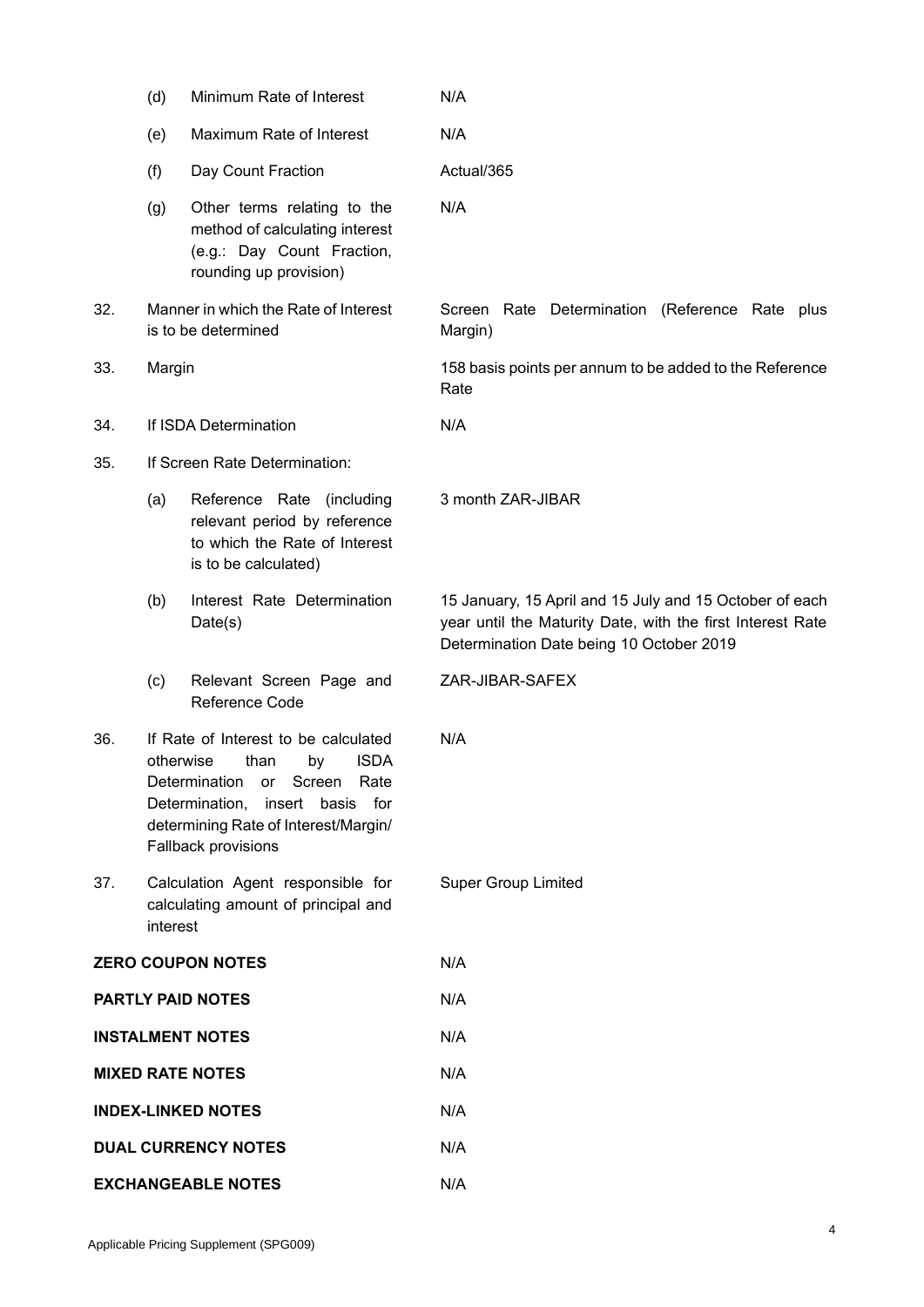## **OTHER NOTES** N/A

# **PROVISIONS REGARDING REDEMPTION/MATURITY**

- 38. Redemption at the option of the Issuer pursuant to Condition 11.3 (*Redemption at the Option of the Issuer*): No
- 39. Redemption at the Option of the Senior Noteholders pursuant to Condition 11.4 (*Redemption at the Option of the Senior Noteholders*): No
- 40. Redemption in the event of a Change of Control at the election of Noteholders pursuant to Condition 11.5 (*Redemption in the event of a Change of Control*) or any other terms applicable to a Change of **Control** Yes
- 41. Early Redemption Amount(s) payable on redemption for taxation reasons or on Event of Default (if required).

# **GENERAL**

| 42. | <b>Financial Exchange</b>                                         | Interest Rate Market of the JSE Limited                                                                                     |
|-----|-------------------------------------------------------------------|-----------------------------------------------------------------------------------------------------------------------------|
| 43. | Additional selling restrictions                                   | N/A                                                                                                                         |
| 44. | ISIN No.                                                          | ZAG000163262                                                                                                                |
| 45. | <b>Stock Code</b>                                                 | SPG009                                                                                                                      |
| 46. | Stabilising manager                                               | N/A                                                                                                                         |
| 47. | Provisions relating to stabilisation                              | N/A                                                                                                                         |
| 48. | Method of distribution                                            | <b>Dutch Auction</b>                                                                                                        |
| 49. | Credit Rating assigned to the Issuer                              | zaAAA long-term South Africa national scale credit rating<br>(affirmed on 21 November 2018 and will be renewed<br>annually) |
| 50. | <b>Applicable Rating Agency</b>                                   | <b>Standard &amp; Poor's Ratings Services</b>                                                                               |
| 51. | Governing law (if the laws of South<br>Africa are not applicable) | N/A                                                                                                                         |
| 52. | Other provisions                                                  | N/A                                                                                                                         |

Yes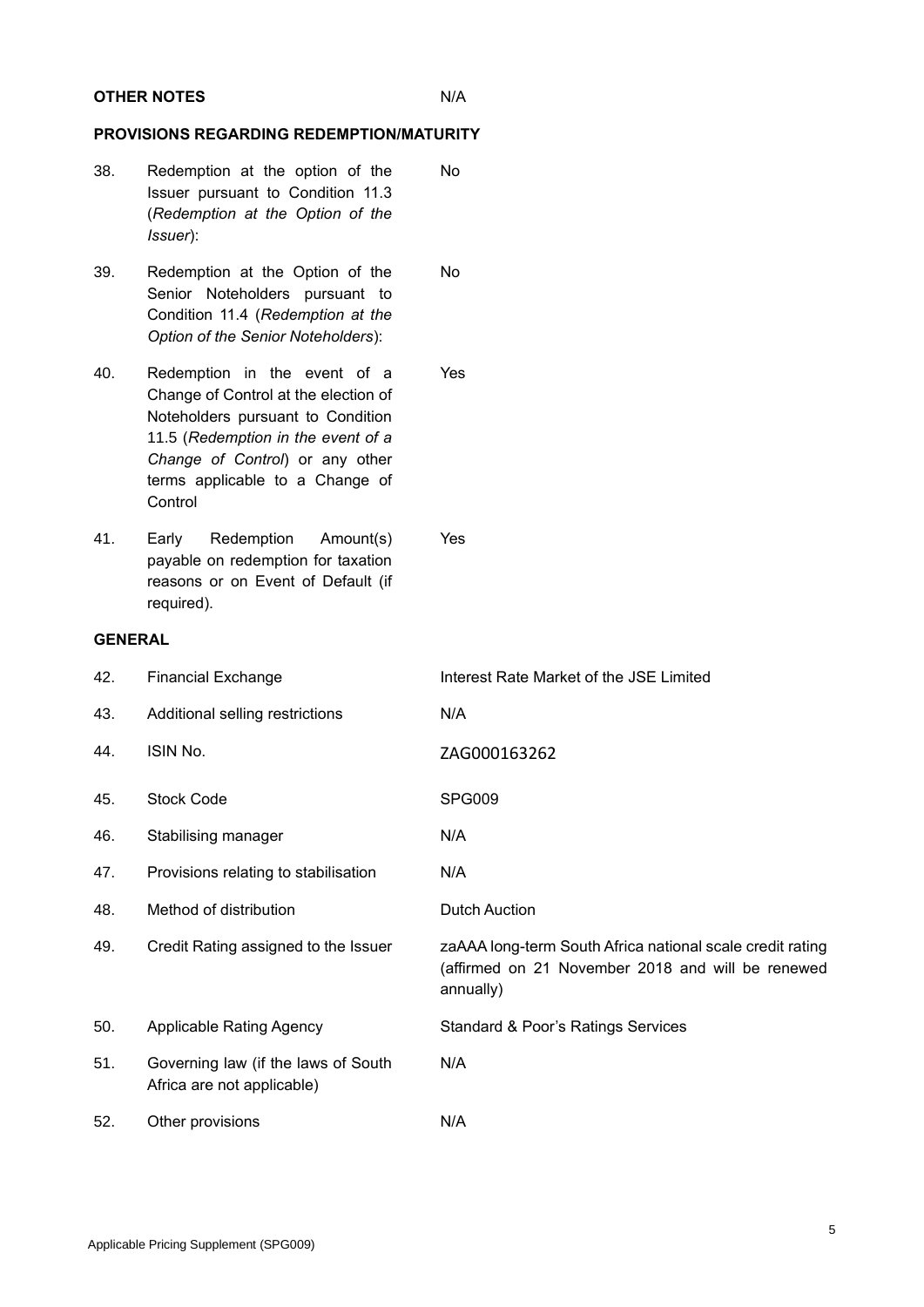#### **DISCLOSURE REQUIREMENTS IN TERMS OF PARAGRAPH 3(5) OF THE COMMERCIAL PAPER REGULATIONS IN RELATION TO THIS ISSUE OF NOTES**

53. Paragraph 3(5)(a)

The "*ultimate borrower*" (as defined in the Commercial Paper Regulations) is the Issuer.

54. Paragraph 3(5)(b)

The Issuer is a going concern and can in all circumstances be reasonably expected to meet its commitments under the Notes.

55. Paragraph 3(5)(c)

The auditor of the Issuer is KPMG Incorporated.

56. Paragraph 3(5)(d)

As at the date of this issue:

- (a) the Issuer has issued ZAR1,904,000,000, exclusive of this issue, SPGC01 and SPG008, issuing on same the Issue Date, Commercial Paper (as defined in the Commercial Paper Regulations); and
- (b) the Issuer estimates that it may issue ZA500,000,000, exclusive of this issue, SPGC01 and SPG008, issuing on same the Issue Date, Commercial Paper during the current financial year, ending 30 June 2020.
- 57. Paragraph 3(5)(e)

All information that may reasonably be necessary to enable the investor to ascertain the nature of the financial and commercial risk of its investment in the Notes is contained in the Programme Memorandum and the Applicable Pricing Supplement.

58. Paragraph 3(5)(f)

There has been no material adverse change in the Issuer's financial position since the date of its last audited financial statements.

59. Paragraph 3(5)(g)

The Notes issued will be listed.

60. Paragraph 3(5)(h)

The funds to be raised through the issue of the Notes are to be used by the Issuer for its general corporate purposes.

61. Paragraph 3(5)(i)

The obligations of the Issuer in respect of the Notes are unsecured.

62. Paragraph  $3(5)(i)$ 

KPMG Inc., the statutory auditors of the Issuer, have confirmed that nothing has come to their attention to indicate that this issue of Notes issued under the Programme will not comply in all respects with the relevant provisions of the Commercial Paper Regulations.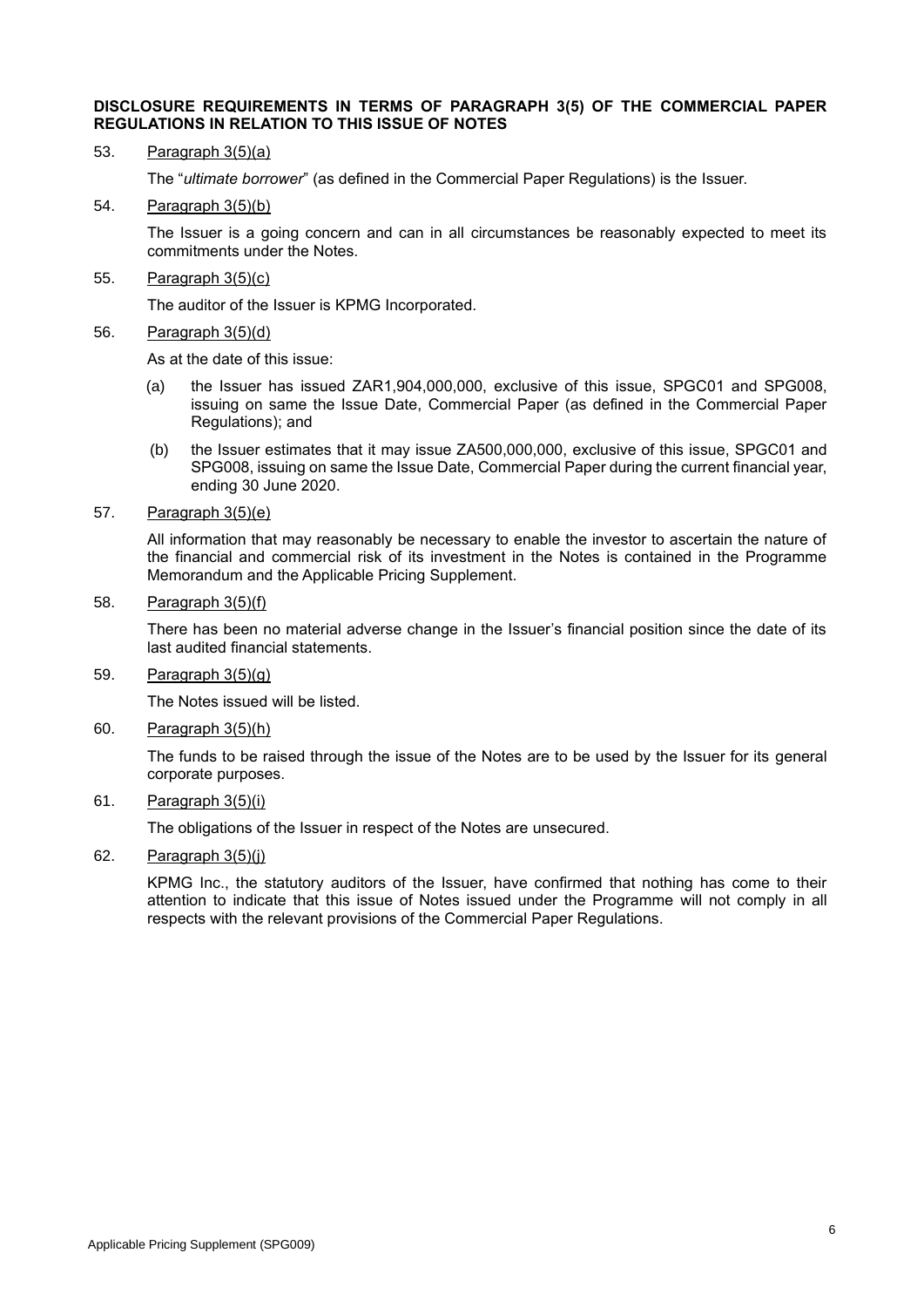# **Responsibility:**

The Issuer certifies that to the best of its knowledge and belief there are no facts that have been omitted from the Programme Memorandum or this Applicable Pricing Supplement which would make any statement false or misleading and that all reasonable enquiries to ascertain such facts have been made as well as that the Programme Memorandum together with this Applicable Pricing Supplement, contains all information required by law and the Debt Listings Requirements of the JSE. The Issuer accepts full responsibility for the accuracy of the information contained in the Programme Memorandum, the Applicable Pricing Supplement, the annual financial statements and the integrated reports of the Issuer and any amendments or supplements to the aforementioned documents, except as otherwise stated therein.

The JSE takes no responsibility for the contents of the Programme Memorandum read with this Applicable Pricing Supplement, the integrated reports, which include the annual financial statements of the Issuer, and any amendments or supplements to the aforementioned documents. The JSE makes no representation as to the accuracy or completeness of the Programme Memorandum read with this Applicable Pricing Supplement, the integrated reports, which include the annual financial statements of the Issuer and any amendments or supplements to the aforementioned documents and expressly disclaims any liability for any loss arising from or in reliance upon the whole or any part of the aforementioned documents. The JSE's approval of the registration of this Programme Memorandum and listing of the Notes is not to be taken in any way as an indication of the merits of the Issuer or of the Notes and that, to the extent permitted by law, the JSE will not be liable for any claim whatsoever.

As at the date of this Applicable Pricing Supplement, the Issuer confirms that the authorised Programme Amount of ZAR5,000,000,000 has not been exceeded.

Application was hereby made to list this issue of Notes on 15 October 2019.